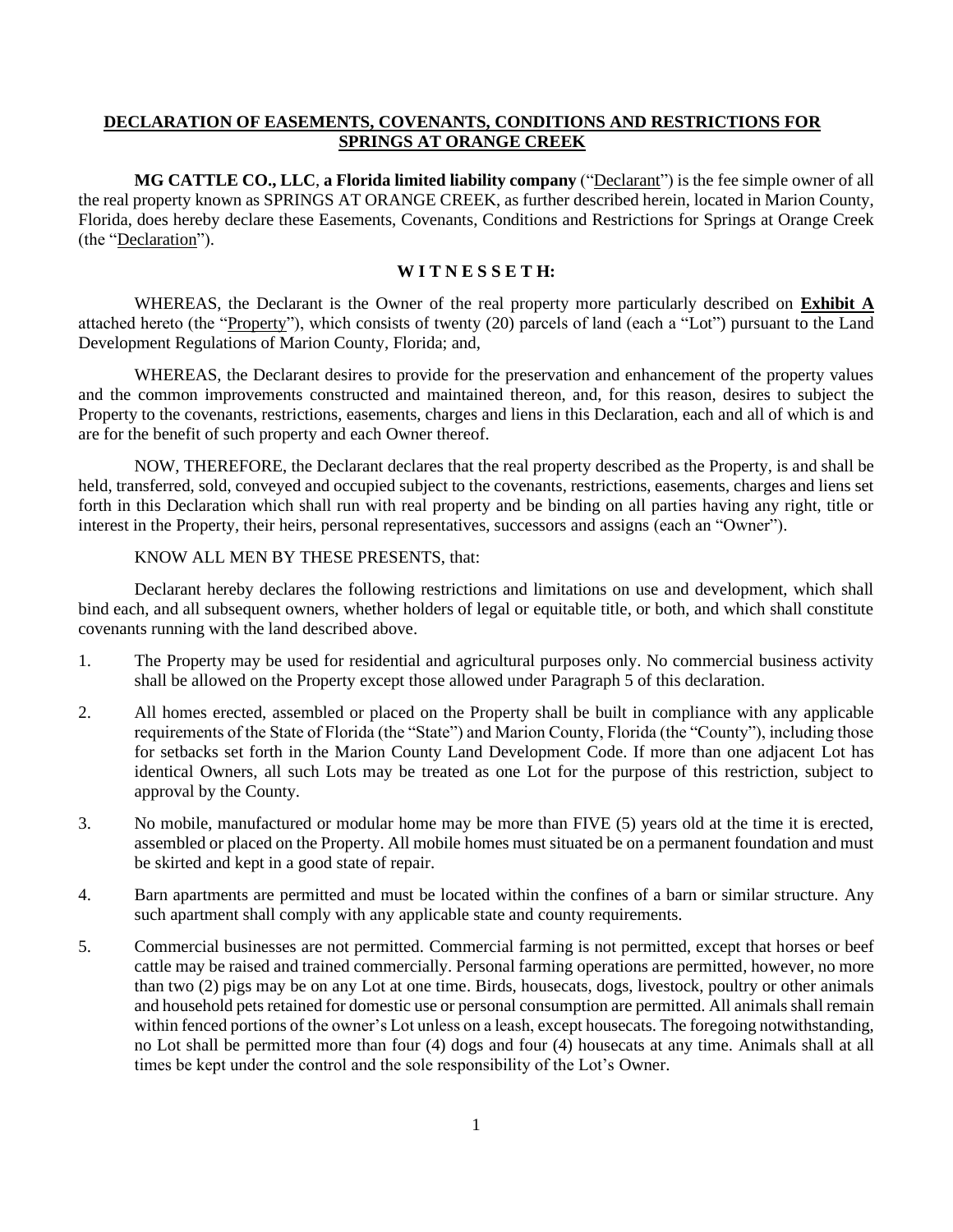- 6. No noxious or offensive activity shall be carried on upon any Lot within any portion of the Property, nor shall anything be done thereon which may be or become an annoyance or nuisance to the neighborhood. All Lots shall be mowed and maintained so as not to become unsightly.
- 7. Barns, stables, storage buildings and other outbuildings and fences must be constructed with new materials, in a skilled workmanlike manner, and in compliance with any applicable state and county requirements.
- 8. No non-operating vehicles, accumulation of debris, refuse, trash or junk may be placed or stored on the Property. No Lot shall be used or maintained as a dumping ground for rubbish, trash or other waste. All trash, garbage and other waste shall be kept in sanitary containers and stored so as not to become unsightly.
- 9. The Declarant hereby creates and reserves a perpetual, non-exclusive easement for the construction and maintenance of utilities, such as water, sewer, gas, telephone, electric and cable television, as well as ingress and egress necessary to construct and maintain such utilities. Such utility easement shall encumber and be effective upon, across, over, and under the lands lying within the Common Easement as described below and within ten (10)feet of the rear and side boundaries of said Lots ("Utility Easement Areas"). Further, Declarant, its successors and assigns hereby reserves the right to create additional utility easement areas for the construction and maintenance of utilities serving the Owners or owners of adjacent properties.
- 10.

# **11. Private Drive Access and Utility Easement; Maintenance.**

- **A. This Section 10 applies only to the Owners of Lots 1A, 1B, 2A, 2B, 3A, 3B, 4A, and 4B ("Benefitted Owners") as depicted on the attached Exhibit B who will share and be responsible for the maintenance of a common private drive by way of an access and utility easement pursuant to the following terms and conditions. Owners other than the Benefitted Owners shall have no rights or obligations arising out of this Section 10.**
- **B. Declarant hereby creates and reserves a perpetual, non-exclusive easement for vehicular ingress and egress, for the use of emergency and utility vehicles, and for construction, operation and maintenance of utilities (the "Common Easement"), for use by the Benefitted Owner(s) of each Lot, his or her heirs, successors, assigns, guests, and invitees (each a "Benefited Owner"), over and across that real property described on the attached Exhibit B constituting portions of Parcel 1A and Parcel 2A (the "Common Easement Area").**
- **C. Notwithstanding ownership of the Easement Area, each Benefitted Owner shall maintain the portion of the Common Easement immediately adjacent to his or her respective Lot (further described as the portion of the Easement Area lying south of each Benefitted Owner's Lot and between the southerly extension of such Lot's east and west boundaries), ensuring that such portion of the Common Easement is kept in a good and safe condition suitable for safe and efficient travel by the Easement Users and emergency vehicles and suitable for the installation and maintenance of utilities. It is specifically acknowledged that the Lot 1A and Lot 1B will equally share the maintenance of that portion of the Common Easement Area lying South of Lot 1B.**
- **D. In the event any Owner fails to maintain the portion of the Common Easement adjacent to his or her Lot (a "Non-Performing Owner"), any other Owner (a "Curative Owner") may, at its option, provide such Non-Performing Owner with written notice of the failure to maintain. If the Non-Performing Owner does not remedy such failure within ten (10) days of receipt of such notice, the Curative Owner may cause for the failure to be remedied, and shall be entitled to reimbursement for the cost incurred performing such maintenance from the Non-Performing Owner.**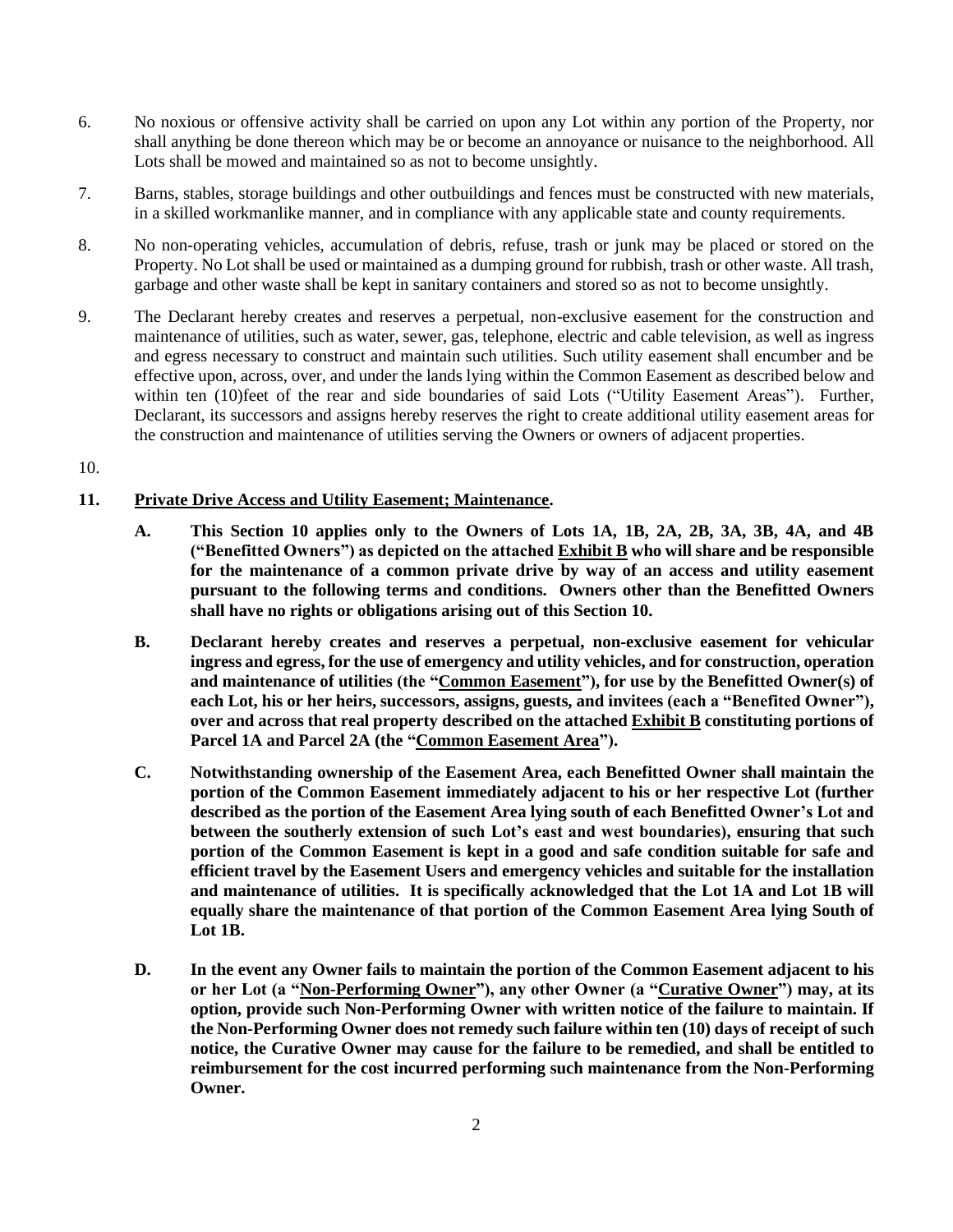## **E. ALL PARTIES ACQUIRING TITLE TO A LOT LOCATED WITHIN THE PROPERTY UNDERSTAND AND ACKNOWLEDGE THAT THE ACCESS VIA THE COMMON EASEMENT WILL NOT BE MAINTAINED BY MARION COUNTY; THE DUTY TO MAINTAIN THE COMMON EASEMENT RESTS WITH THE OWNERS.**

- 12. If the Declarant, its successors or assigns, shall violate or attempt to violate any of the covenants herein, it shall be lawful for any other person or persons owning any real property situated within the Property to bring an action at law or in equity against the person or persons violating or attempting to violate this Declaration, and shall be entitled to equitable relief and/or damages. Any party hereto specifically acknowledges that the remedy at law for any breach of the covenants shall be inadequate and that, in addition to any other remedy at law or in equity, injective relief shall be appropriate. The failure of any party to enforce any violation of the Declaration shall not be deemed a waiver of the right to do so thereafter as to the same breach occurring prior or subsequent thereto and shall not bar or affect its enforcement.
- 13. In connection with any litigation arising from this Declaration, the prevailing party shall be entitled to recover reasonable attorney's fees and costs, including appellate proceedings.
- 14. These Covenants, Conditions and Restrictions shall continue in full force and effect with respect to the property for a period of forty (40) years from the date of recording this instrument, after which time they shall be automatically extended for successive periods of ten (10) years, subject to the provisions of the following paragraph. The Covenants, Conditions and Restrictions are to run with the land, and except and as otherwise provided herein, shall be binding upon the Declarant and upon all other parties and persons claiming under or through Declarant to all or any portion of the property.
- 15. Until such time as Declarant is no longer an Owner of a Lot, or the holder of a mortgage secured by any Lot or any portion thereof (the "Declarant Turnover Date"), Declarant (or Declarant's assignee) shall have the right to amend this Declaration in any manner the Declarant (or Declarant's assignee) deems necessary and Declarant shall also have the right to release any Lot from any part of the Declaration which has been violated if the Declarant, in its sole judgment determines such violation to be a minor or immaterial violation. No such amendment or release by Declarant shall be valid until recorded in the Public Records of Marion County, Florida. The conveyance of a Lot to an Owner shall not be deemed an assignment of any of Declarant's rights reserved under this Declaration.
- 16. After Declarant Turnover Date, the Owners shall have the right and power of amendment of this Declaration. No such amendment, supplement or modification to this Declaration shall be valid unless signed by the then record Owners of two-thirds of the Lots and then recorded in the Public Records of Marion County, Florida.
- 17. The purpose of these Restrictive Covenants is to ensure maintenance of common improvements, protect property values, prevent nuisances, prevent the impairment of the attractiveness of the property, and maintain the desired character of the community to thereby secure to each property owner the full benefit and enjoyment of his property with no greater restriction upon the free and undisturbed use of the property that is necessary to insure the same advantages to the other owners.
- 18. All rights, power and remedies provided herein may be exercised only to the extent that the exercise thereof does not violate any law and are intended to be limited to the extent necessary so that they will not render this Declaration invalid, illegal, or unenforceable under any applicable law. Invalidation or removal of any of the covenants by judgment, decree, court order, statute, ordinance or amendment by the Declarant, his successors or assigns, shall in no way affect any of the other provisions which shall remain in full force and effect.
- 19. All easements, rights, and covenants specified in this Declaration, and any subsequent amendment or modification thereof shall be superior to all leases, sales, conveyances, transfers, assignments, contracts and mortgages and other encumbrances and instruments in any way affecting Lots, and any party foreclosing any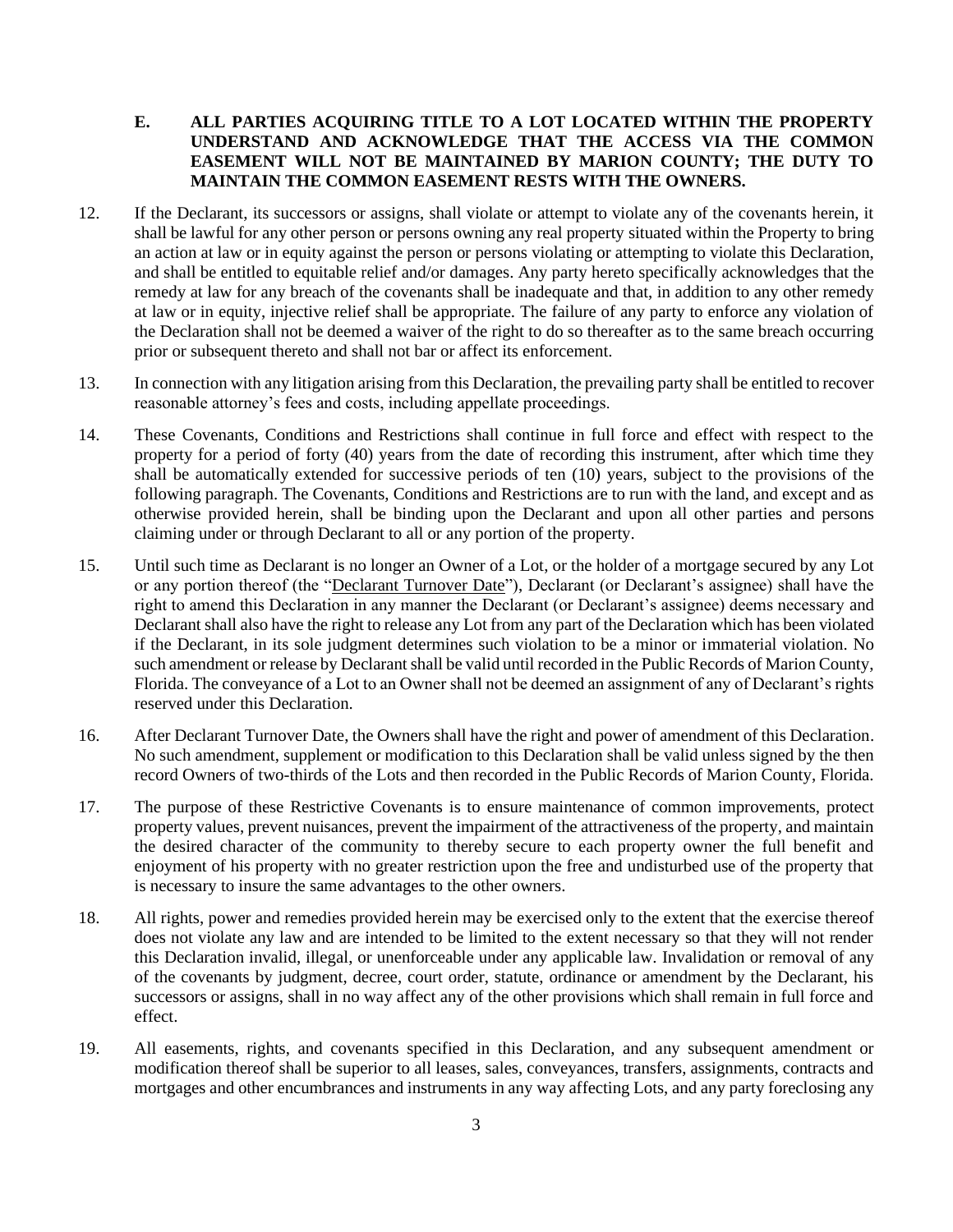such mortgage, lien or encumbrance and all persons or entities acquiring title to any interest in title to such portion of the Lots that is subject to the easements, covenants and rights granted under this Declaration shall take title to said real property subject to the terms and provisions of this Declaration.

- 20. This Declaration shall be governed by, and construed and enforced in accordance with, the laws of the State of Florida. To the fullest extent permitted by law, the parties hereto hereby: (a) submit to the jurisdiction of the Florida and United States courts for the Florida judicial circuit and the federal district, respectively, wherein lies Marion County, Florida, for purposes of any legal action or proceeding bought under or in connection with this Declaration, (b) agree that exclusive venue of any such action or proceeding may be laid in Marion County, Florida, and (c) waive any claim that the same is an inconvenient forum.
- 21. IN ANY CIVIL ACTION, COUNTERCLAIM, OR PROCEEDING, WHETHER AT LAW OR IN EQUITY, WHICH ARISES OUT OF, CONCERNS, OR RELATES TO THIS AGREEMENT, ANY AND ALL TRANSACTIONS CONTEMPLATED HEREUNDER, THE PERFORMANCE OF THIS AGREEMENT, OR THE RELATIONSHIP CREATED HEREBY, WHETHER SOUNDING IN CONTRACT, TORT, STRICT LIABILITY, OR OTHERWISE, TRIAL SHALL BE TO A COURT OF COMPETENT JURISDICTION AND NOT TO A JURY. ALL PARTIES HEREBY IRREVOCABLY WAIVES ANY RIGHT IT MAY HAVE TO A TRIAL BY JURY. ANY PARTY MAY FILE AN ORIGINAL COUNTERPART OR A COPY OF THIS AGREEMENT WITH ANY COURT, AS WRITTEN EVIDENCE OF THE CONSENT OF THE PARTIES HERETO OF THE WAIVER OF THEIR RIGHT TO TRIAL BY JURY. NEITHER PARTY HAS MADE OR RELIED UPON ANY ORAL REPRESENTATIONS TO OR BY ANY OTHER PARTY REGARDING THE ENFORCEABILITY OF THIS PROVISION. EACH PARTY HAS READ AND UNDERSTANDS THE EFFECT OF THIS JURY WAIVER PROVISION. EACH PARTY ACKNOWLEDGES THAT IT HAS BEEN ADVISED BY ITS OWN COUNSEL WITH RESPECT TO THIS AGREEMENT, AND SPECIFICALLY WITH RESPECT TO THE TERMS OF THIS SECTION, WHICH CONCERNS THE WAIVER OF EACH PARTY'S RIGHT TO TRIAL BY JURY.
- 22. All easements, rights and covenants contained herein shall be enforceable by suit for specific performance and mandatory injunctive relief, in addition to any other remedy provided by law or equity. Failure by any Party to observe the covenants and agreements set forth herein shall not result in the termination of the rights granted under this Declaration, or in any manner curtail the use of any easements or rights granted herein, the remedy for such failure being limited to equitable relief and an action or actions for damages.
- 23. Each Lot owner shall, upon written request from time to time of any other Owner, as often as is reasonable, timely issue at no charge to a prospective mortgagee of such other Owner or to a prospective purchaser or successor Owner to such other Owner, an Estoppel Certificate stating: (a) whether the Owner to whom the request has been directed knows of any defaults by any Owner under this Declaration, and if there are known defaults, specifying the nature thereof; (b) whether this Declaration has been assigned, modified or amended in any way (and if it has, then stating the nature thereof); (c) that to the best of the requested Owner's knowledge this Declaration as of that date is in full force and effect; and (d) that to the best of the requested Owner's knowledge there are/are not any sums owed by any Owner. Such statement shall act as a waiver of any claim by the Owner furnishing it to the extent such claim is based upon facts contrary to those asserted against a bona fide encumbrancer or purchaser for value without knowledge of facts to the contrary of those contained in the statement, and who has acted in reasonable reliance upon the statement. Each Owner shall execute and return such Estoppel Certificate delivered to Owner within five days after its receipt. Failure to comply with this requirement shall be deemed such Owner's acknowledgment that the Estoppel Certificate is true and correct, and may be relied upon by a lender or purchaser.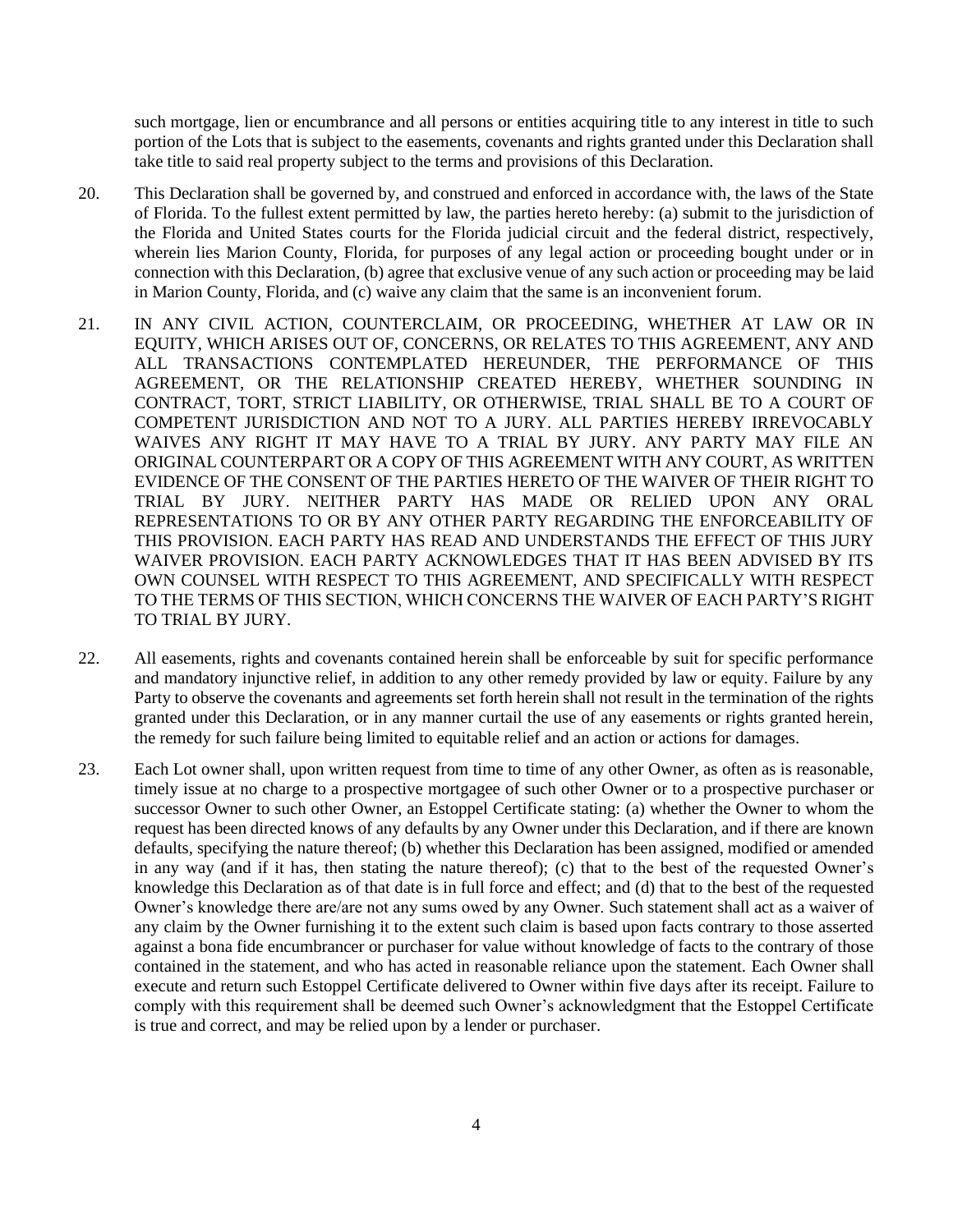- 24. After the Declarant Turnover Date, Declarant shall have no further obligations hereunder, nor any power to amend this Declaration, and Declarant may, at its option, record an affidavit in the Public Records of Marion County, Florida evidencing the Declarant Turnover Date. However, no such recording shall be required to effect the Declarant Turnover Date.
- 25. Notwithstanding any provision herein to the contrary, except as prohibited by law, Declarant may assign its rights as Declarant to a third-party at any time, in Declarant's sole discretion, by recording a valid Assignment of Declarant's Rights executed by Declarant and its assignee in the Official Records of Marion County, Florida. After such recording, except as otherwise provided by law or such Assignment of Declarant's Rights, the assignee of such rights shall immediately assume all the rights of the Declarant hereunder and MG CATTLE CO., LLC, a Florida limited liability company shall be released from all obligations and liabilities specific to its role as the Declarant hereunder.

IN WITNESS WHEREOF, the Declarant has executed this Declaration of Easements, Covenants, Conditions and Restrictions for the Springs at Orange Creek this \_\_\_\_\_ day of \_\_\_\_\_\_\_\_\_\_\_\_, 2022.

## **MG CATTLE CO., LLC**, **a Florida limited liability company**

By \_\_\_\_\_\_\_\_\_\_\_\_\_\_\_\_\_\_\_\_\_\_\_\_\_\_\_\_\_\_\_\_\_\_\_\_\_\_\_\_

Nathan R. Garcia, Manager

# STATE OF FLORIDA COUNTY OF MARION

I HEREBY CERTIFY that on this day before me, an officer duly qualified to take acknowledgments, the foregoing instrument was acknowledged before me by means of [ ] physical presence or [ ] online notarization, this \_\_\_\_\_ day of \_\_\_\_\_\_\_\_\_\_\_\_\_\_\_, 2022 by Nathan R. Garcia as Manager of **MG CATTLE CO., LLC**, **a Florida limited liability company**, who is known to me (YES \_\_\_\_\_ NO \_\_\_\_\_) to be the persons described in and who executed the foregoing instrument, OR who has produced as identification and acknowledged before me that they executed same for the purposes expressed herein.

WITNESS my hand and official seal in the County and State last aforesaid this \_\_\_\_\_ day of  $\overline{\phantom{2022}}$ , 2022.

\_\_\_\_\_\_\_\_\_\_\_\_\_\_\_\_\_\_\_\_\_\_\_\_\_\_\_\_\_\_\_\_ (Print Name)

Notary Public, State of \_\_\_\_\_\_\_\_\_\_\_\_\_\_\_\_\_\_\_\_\_\_\_\_ My Commission Expires:

\_\_\_\_\_\_\_\_\_\_\_\_\_\_\_\_\_\_\_\_\_\_\_\_\_\_\_\_\_\_\_\_\_\_\_\_\_\_\_\_\_\_\_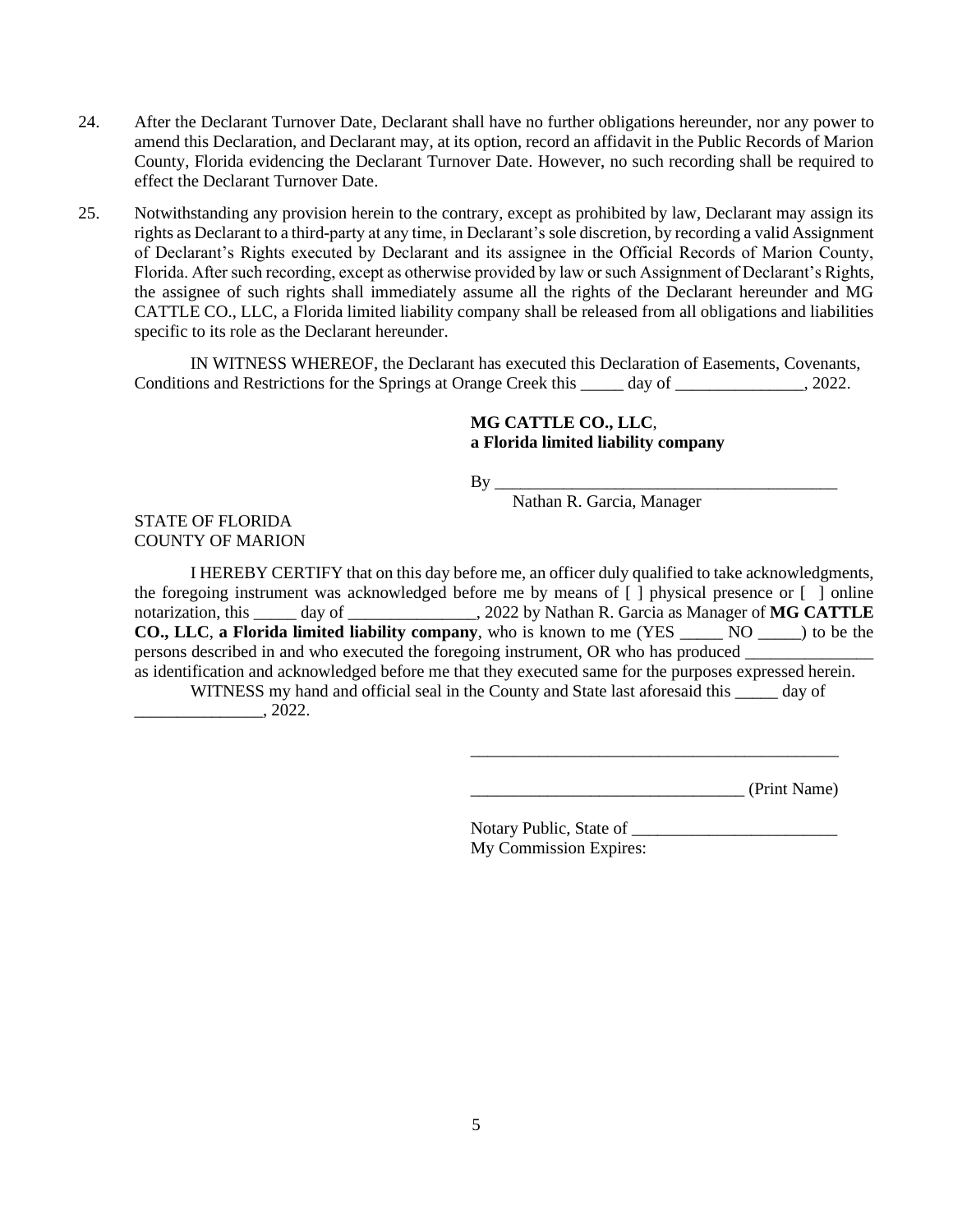### **EXHIBIT "A"**

#### (Property - Legal Description)

### PARCEL 1A

A PORTION OF SOUTHWEST 1/4 OF SECTION 26 AND A PORTION OF THE SOUTH 1/4 OF SECTION 27, ALL BEING IN TOWNSHIP 11 SOUTH, RANGE 23 EAST, MARION COUNTY, FLORIDA, BEING MORE PARTICULARLY DESCRIBED AS FOLLOWS: BEGIN AT THE SOUTHWEST CORNER OF THE SOUTHWEST 1/4 OF SAID SECTION 26; THENCE S89°28'25"E, ALONG THE SOUTH LINE OF SAID SOUTHWEST 1/4, A DISTANCE OF 1750.75 FEET TO APOINT ON THE NORTHERLY RIGHT-OF-WAY LINE OF E. HIGHWAY NO. 318 (66 FEET WIDE), SAID POINT ALSO BEING ON A CURVE CONCAVE SOUTHEASTERLY, HAVING A RADIUS OF 2897.79 FEET AND A CENTRAL ANGLE OF 00°47'27"; THENCE NORTHEASTERLY ALONG THE ARC OF SAID CURVE AND SAIDNORTHERLY RIGHT-OF-WAY LINE, AN ARC DISTANCE OF 40.00 FEET (CHORD BEARING AND DISTANCE OF N78°28'32"E, 40.00 FEET); THENCE DEPARTING SAID RIGHT-OF-WAY, PROCEED N50°45'38"W, N78°28'32"E, 40.00 FEET); THENCE DEPARTING SAID RIGHT-OF-WAY, PROCEED N50°45'38"W, , 40.00 FEET); THENCE DEPARTING SAID RIGHT-OF-WAY, PROCEED N50°45'38"W, N50°45'38"W, 50.60 FEET; THENCE N89°28'25"W, 1883.18 FEET; THENCE NORTH, 1163 FEET, MORE OR LESS, TO ; THENCE N89°28'25"W, 1883.18 FEET; THENCE NORTH, 1163 FEET, MORE OR LESS, TO N89°28'25"W, 1883.18 FEET; THENCE NORTH, 1163 FEET, MORE OR LESS, TO 1883.18 FEET; THENCE NORTH, 1163 FEET, MORE OR LESS, TO THE THREAD OF ORANGE CREEK, AND A POINT OF CONVENIENCE, HEREINAFTER CALLED POINT "A-1B"; THENCE RETURN ALONG THE PREVIOUS COURSES AND DISTANCES TO THE POINT OF BEGINNING; THENCE N89°28'25"W, ALONG THE SOUTH LINE OF THE S.E. 1/4 OF AFOREMENTIONEDSECTION 34, A DISTANCE OF 498.01 FEET; THENCE NORTH, 1053 FEET, MORE OR LESS, TO A POINT ON AFORESAID THREAD OF ORANGE CREEK; THENCE EASTERLY, ALONG SAID THREAD OF ORANGE CREEK TO AFOREMENTIONED POINT "A-1B" FOR CLOSURE.

## PARCEL 1B

A PORTION OF SOUTHWEST 1/4 OF SECTION 26 AND A PORTION OF THE SOUTH 1/4 OF SECTION 27, ALL BEING IN TOWNSHIP 11 SOUTH, RANGE 23 EAST, MARION COUNTY, FLORIDA, BEING MORE PARTICULARLY DESCRIBED AS FOLLOWS: COMMENCE AT THE SOUTHWEST CORNER OF THE SOUTHWEST 1/4 OF SAID SECTION 26; THENCE S89°28'25"E, ALONG THE SOUTH LINE OF SAID SOUTHWEST 1/4, A DISTANCE OF 219.99 FEET;THENCE DEPARTING SAID SOUTH LINE, PROCEED NORTH 40.00 FEET TO THE POINT OF BEGINNING; THENCE CONTINUE NORTH 1304 FEET, MORE OR LESS, TO THE THREAD OF ORANGE CREEK, AND A POINT OF CONVENIENCE, HEREINAFTER CALLED POINT "A-1C"; THENCE RETURN ALONG THE PREVIOUS COURSE AND DISTANCE TO THE POINT OF BEGINNING, SAID POINT BEING 40 FEET NORTH OF (AS MEASURED AT RIGHT ANGLES) SAID SOUTH LINE; THENCE N89°28'25"W, PARALLEL WITH AFORESAIDSOUTH LINE, A DISTANCE OF 352.41 FEET; THENCE NORTH, 1163 FEET, MORE OR LESS, TO A POINT ON AFORESAID THREAD OF ORANGE CREEK; THENCE EASTERLY, ALONG SAID THREAD OF ORANGE CREEK TO AFOREMENTIONED POINT "A-1C" FOR CLOSURE.

## PARCEL 2A

A PORTION OF THE SOUTHWEST 1/4 OF SECTION 26, TOWNSHIP 11 SOUTH, RANGE 23 EAST, MARION COUNTY, FLORIDA, BEING MORE PARTICULARLY DESCRIBED AS FOLLOWS: COMMENCE AT THE SOUTHWEST CORNER OF SAID SOUTHWEST 1/4; THENCE S89°28'25"E, ALONG THE SOUTH LINE OF SAID SOUTHWEST 1/4, A DISTANCEOF 219.99 FEET; THENCE DEPARTING SAID SOUTH LINE, PROCEED NORTH 40.00 FEET TO THE POINT OF BEGINNING; THENCE CONTINUE NORTH 1304 FEET, MORE OR LESS, TO THE THREAD OF ORANGE CREEK, AND A POINT OF CONVENIENCE, HEREINAFTER CALLED POINT "A-2A"; THENCE RETURN ALONG THE PREVIOUS COURSE AND DISTANCE TO THE POINT OF BEGINNING, SAID POINT BEING 40 FEET NORTH OF (AS MEASURED AT RIGHT ANGLES) SAID SOUTH LINE; THENCE S89°28'25"E, PARALLEL WITH AFORESAID SOUTH LINE, A DISTANCE OF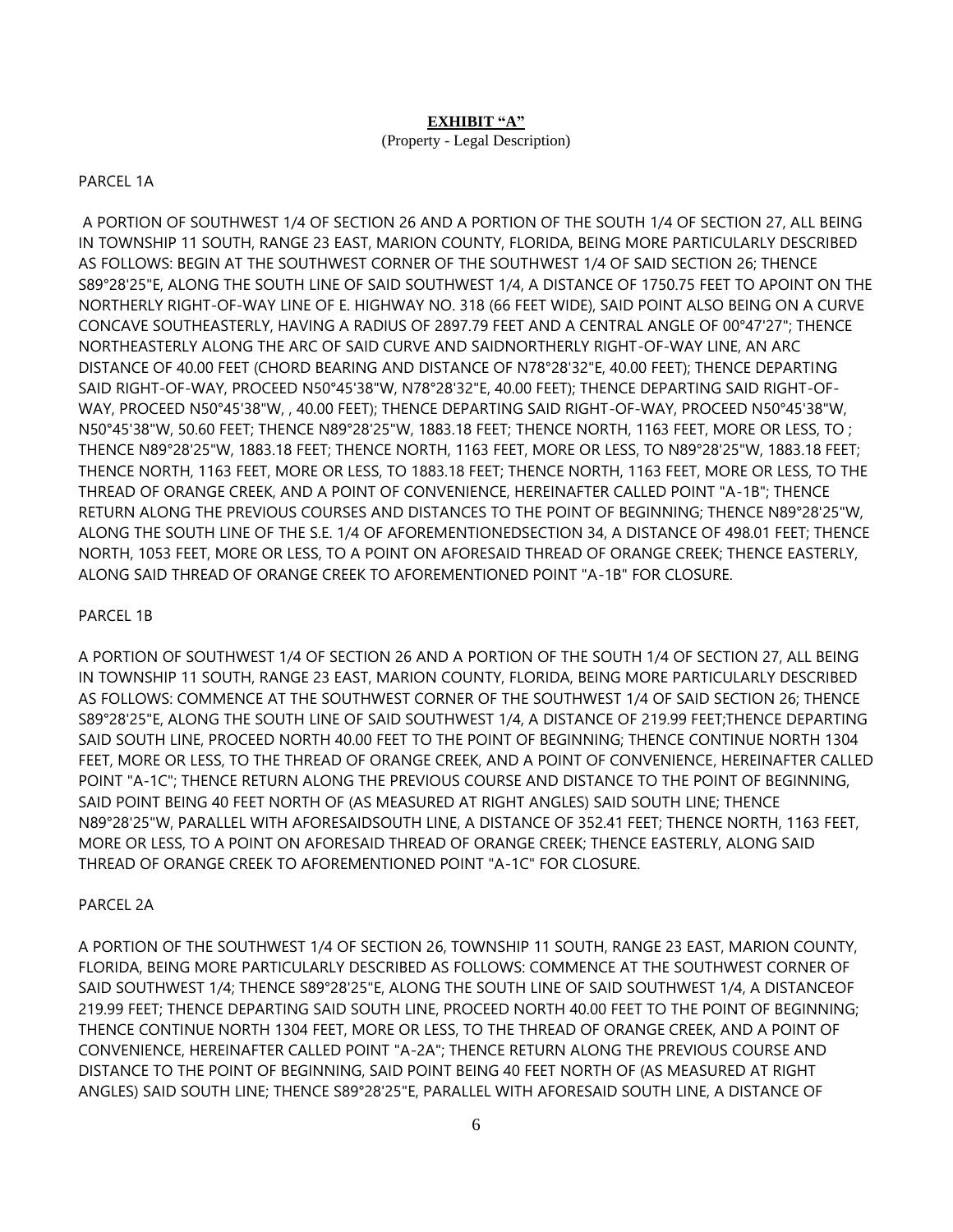1530.77FEET; THENCE S50°45'38"E, 50.60 FEET TO A POINT ON THE NORTHERLY RIGHT-OF-WAY LINE OF E. HIGHWAY NO. 318 (66 FEET WIDE), SAID POINT ALSO BEING ON A CURVE CONCAVE SOUTHEASTERLY, HAVING A RADIUS OF 2897.79 FEET AND A CENTRAL ANGLE OF 01°02'05"; THENCE NORTHEASTERLYALONG THE ARC OF SAID CURVE AND SAID NORTHERLY RIGHT-OF-WAY LINE, AN ARC DISTANCE OF 52.33 FEET (CHORD BEARING AND DISTANCE OF N79°23'19"E, 52.33 FEET); THENCE DEPARTING SAID RIGHT-OF-WAY, PROCEED , 52.33 FEET); THENCE DEPARTING SAID RIGHT-OF-WAY, PROCEED N50°45'38"W, 98.40 FEET; THENCE N89 28'25"W, 1257.16 FEET; THENCE NORTH THENCE N89 28'25"W, 1257.16 FEET; THENCE NORTH THENCE N89 28'25"W, 1257.16 FEET; THENCE NORTH N89°28'25"W, 1257.16 FEET; THENCE NORTH THENCE NORTH 1407 FEET, MORE OR LESS, TO A POINT ON AFORESAID THREAD OF ORANGE CREEK; THENCE WESTERLY, ALONG SAID THREAD OF ORANGE CREEK TO AFOREMENTIONED POINT "A-2A" FOR CLOSURE.

#### PARCEL 2B

A PORTION OF THE SOUTHWEST 1/4 OF SECTION 26, TOWNSHIP 11 SOUTH, RANGE 23 EAST, MARION COUNTY, FLORIDA, BEING MORE PARTICULARLY DESCRIBED AS FOLLOWS: COMMENCE AT THE SOUTHWEST CORNER OF SAID SOUTHWEST 1/4; THENCE S89°28'25"E, ALONG THE SOUTHLINE OF SAID SOUTHWEST 1/4, A DISTANCE OF 821.01 FEET; THENCE DEPARTING SAID SOUTH LINE, PROCEED NORTH 80.00 FEET TO THE POINT OF BEGINNING; THENCE CONTINUE NORTH 1412 FEET, MORE OR LESS, TO THE THREAD OF ORANGE CREEK, AND A POINT OF CONVENIENCE, HEREINAFTER CALLED POINT "A-2C"; THENCE RETURN ALONG THE PREVIOUS COURSE AND DISTANCE TO THE POINT OF BEGINNING, SAID POINT BEING 80 FEET NORTH OF (AS MEASURED AT RIGHT ANGLES) SAID SOUTH LINE; THENCE N89°28'25"W, PARALLEL WITH AFORESAID SOUTH LINE, ADISTANCE OF 313.00 FEET; THENCE NORTH 1407 FEET, MORE OR LESS, TO A POINT ON AFORESAID THREAD OF ORANGE CREEK; THENCE EASTERLY, ALONG SAID THREAD OF ORANGE CREEK TO AFOREMENTIONED POINT "A-2C" FOR CLOSURE.

#### PARCEL 3A

A PORTION OF THE SOUTHWEST 1/4 OF SECTION 26, TOWNSHIP 11 SOUTH, RANGE 23 EAST, MARION COUNTY, FLORIDA, BEING MORE PARTICULARLY DESCRIBED AS FOLLOWS: COMMENCE AT THE SOUTHWEST CORNER OF SAID SOUTHWEST 1/4; THENCE S89°28'25"E, ALONG THE SOUTHLINE OF SAID SOUTHWEST 1/4, A DISTANCE OF 1125.04 FEET; THENCE DEPARTING SAID SOUTH LINE, PROCEED NORTH 80.00 FEET TO THE POINT OF BEGINNING; THENCE CONTINUE NORTH 1466 FEET, MORE OR LESS, TO THE THREAD OF ORANGE CREEK, AND A POINT OF CONVENIENCE, HEREINAFTER CALLED POINT "A-3B"; THENCE RETURN ALONG THE PREVIOUS COURSE AND DISTANCE TO THE POINT OF BEGINNING, SAID POINT BEING 80 FEET NORTH OF (AS MEASURED AT RIGHT ANGLES) SAID SOUTH LINE; THENCE N89°28'25"W, PARALLEL WITH AFORESAID SOUTH LINE, ADISTANCE OF 304.03 FEET; THENCE NORTH 1412 FEET, MORE OR LESS, TO A POINT ON AFORESAID THREAD OF ORANGE CREEK; THENCE EASTERLY, ALONG SAID THREAD OF ORANGE CREEK TO AFOREMENTIONED POINT "A-3B" FOR CLOSURE.

#### PARCEL 3B

A PORTION OF THE SOUTHWEST 1/4 OF SECTION 26, TOWNSHIP 11 SOUTH, RANGE 23 EAST, MARION COUNTY, FLORIDA, BEING MORE PARTICULARLY DESCRIBED AS FOLLOWS: COMMENCE AT THE SOUTHWEST CORNER OF SAID SOUTHWEST 1/4; THENCE S89°28'25"E, ALONG THE SOUTH LINE OF SAIDSOUTHWEST 1/4, A DISTANCE OF 1420.04 FEET; THENCE DEPARTING SAID SOUTH LINE, PROCEED NORTH 80.00 FEET TO THE POINT OF BEGINNING; THENCE CONTINUE NORTH 1495 FEET, MORE OR LESS, TO THE THREAD OF ORANGE CREEK, AND A POINT OF CONVENIENCE, HEREINAFTER CALLED POINT "A-3C"; THENCE RETURN ALONG THE PREVIOUS COURSE AND DISTANCE TO THE POINT OF BEGINNING, SAID POINT BEING 80 FEET NORTH OF (AS MEASURED AT RIGHT ANGLES) SAID SOUTH LINE; THENCE N89°28'25"W, PARALLEL WITH AFORESAID SOUTH LINE,A DISTANCE OF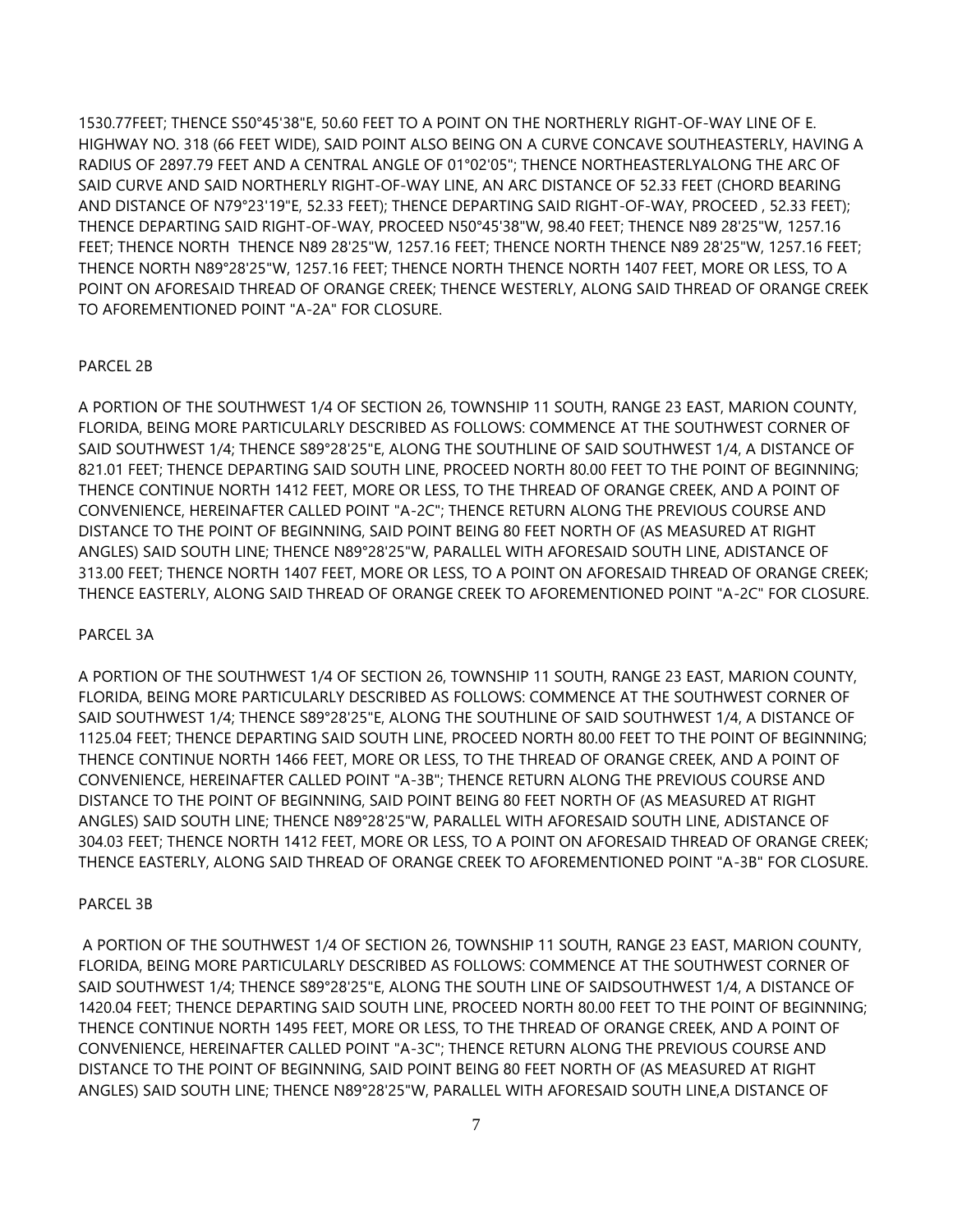295.00 FEET; THENCE NORTH 1466 FEET, MORE OR LESS, TO A POINT ON AFORESAID THREAD OF ORANGE CREEK; THENCE WESTERLY, ALONG SAID THREAD OF ORANGE CREEK TO AFOREMENTIONED POINT "A-3C" FOR CLOSURE.

### PARCEL 4A

A PORTION OF THE SOUTHWEST 1/4 OF SECTION 26, TOWNSHIP 11 SOUTH, RANGE 23 EAST, MARION COUNTY, FLORIDA, BEING MORE PARTICULARLY DESCRIBED AS FOLLOWS: COMMENCE AT THE SOUTHWEST CORNER OF SAID SOUTHWEST 1/4; THENCE S89°28'25"E, ALONG THE SOUTH LINE OF SAIDSOUTHWEST 1/4, A DISTANCE OF 1420.04 FEET; THENCE DEPARTING SAID SOUTH LINE, PROCEED NORTH 80.00 FEET TO THE POINT OF BEGINNING; THENCE CONTINUE NORTH 1495 FEET, MORE OR LESS, TO THE THREAD OF ORANGE CREEK, AND A POINT OF CONVENIENCE, HEREINAFTER CALLED POINT "A-4A"; THENCE RETURN ALONG THE PREVIOUS COURSE AND DISTANCE TO THE POINT OF BEGINNING, SAID POINT BEING 80 FEET NORTH OF (AS MEASURED AT RIGHT ANGLES) SAID SOUTH LINE; THENCE S89°28'25"E, PARALLEL WITH AFORESAID SOUTHLINE, A DISTANCE OF 313.14 FEET; THENCE NORTH 1483 FEET, MORE OR LESS, TO A POINT ON AFORESAID THREAD OF ORANGE CREEK; THENCE WESTERLY, ALONG SAID THREAD OF ORANGE CREEK TO AFOREMENTIONED POINT "A-4A" FOR CLOSURE.

### PARCEL 4B

A PORTION OF THE SOUTHWEST 1/4 OF SECTION 26, TOWNSHIP 11 SOUTH, RANGE 23 EAST, MARION COUNTY, FLORIDA, BEING MORE PARTICULARLY DESCRIBED AS FOLLOWS: COMMENCE AT THE SOUTHEAST CORNER OF SAID SOUTHWEST 1/4; THENCE N00°07'39"E, ALONG THE EAST LINE OF SAIDSOUTHWEST 1/4, A DISTANCE OF 68.12 FEET TO A POINT ON THE NORTH RIGHT-OF-WAY LINE OF E. HIGHWAY NO. 318 (66 FEET WIDE); THENCE DEPARTING SAID EAST LINE, PROCEED N89°28'41"W, ALONG SAID NORTH RIGHT-OF-WAY LINE, ADISTANCE OF 260.02 FEET TO THE POINT OF CURVATURE OF A CURVE CONCAVE SOUTH, HAVING A RADIUS OF 2897.79 FEET AND A CENTRAL ANGLE OF 06°32'53"; THENCE WESTERLY,ALONG THE ARC OF SAID CURVE AND SAID NORTH RIGHT-OF-WAY LINE, AN ARC DISTANCE OF 331.18 FEET (CHORD BEARING AND DISTANCE OF S87°14'53"W, 331.00 FEET)TO THE POINT OF BEGINNING; THENCE CONTINUE WESTERLY ALONG SAID CURVE AND SAID RIGHT-OF-WAY LINE THROUGH A CENTRAL ANGLE OF 04°04'05"; THENCE WESTERLY ALONG THEARC OF SAID CURVE, AND ALONG SAID NORTH RIGHT-OF-WAY LINE, AN ARC DISTANCE OF 205.74 FEET (CHORD BEARING AND DISTANCE OF S81°56'23"W, 205.70 FEET); THENCE DEPARTINGSAID NORTH RIGHT-OF-WAY LINE, PROCEED N.50°45'38"W., 98.40 FEET; THENCE N.89°28'25"W., 32.00 FEET; THENCE NORTH, 1483 FEET, MORE OR LESS, TO A POINT ON THE THREAD OF ORANGE CREEK, AND A POINT OF CONVENIENCE, HEREINAFTER CALLED POINT "A-4B"; THENCE RETURN ALONG THE PREVIOUS COURSES AND DISTANCES TO THE POINT OF BEGINNING; THENCE DEPARTING SAID RIGHT-OF-WAY LINE, PROCEED NORTH, 1383 FEET, MORE OR LESS, TO A POINT ON AFORESAID THREAD OF ORANGE CREEK; THENCE WESTERLY, ALONG SAID THREAD OF ORANGE CREEK TO THE AFOREMENTIONED POINT "A-4B" FOR CLOSURE.